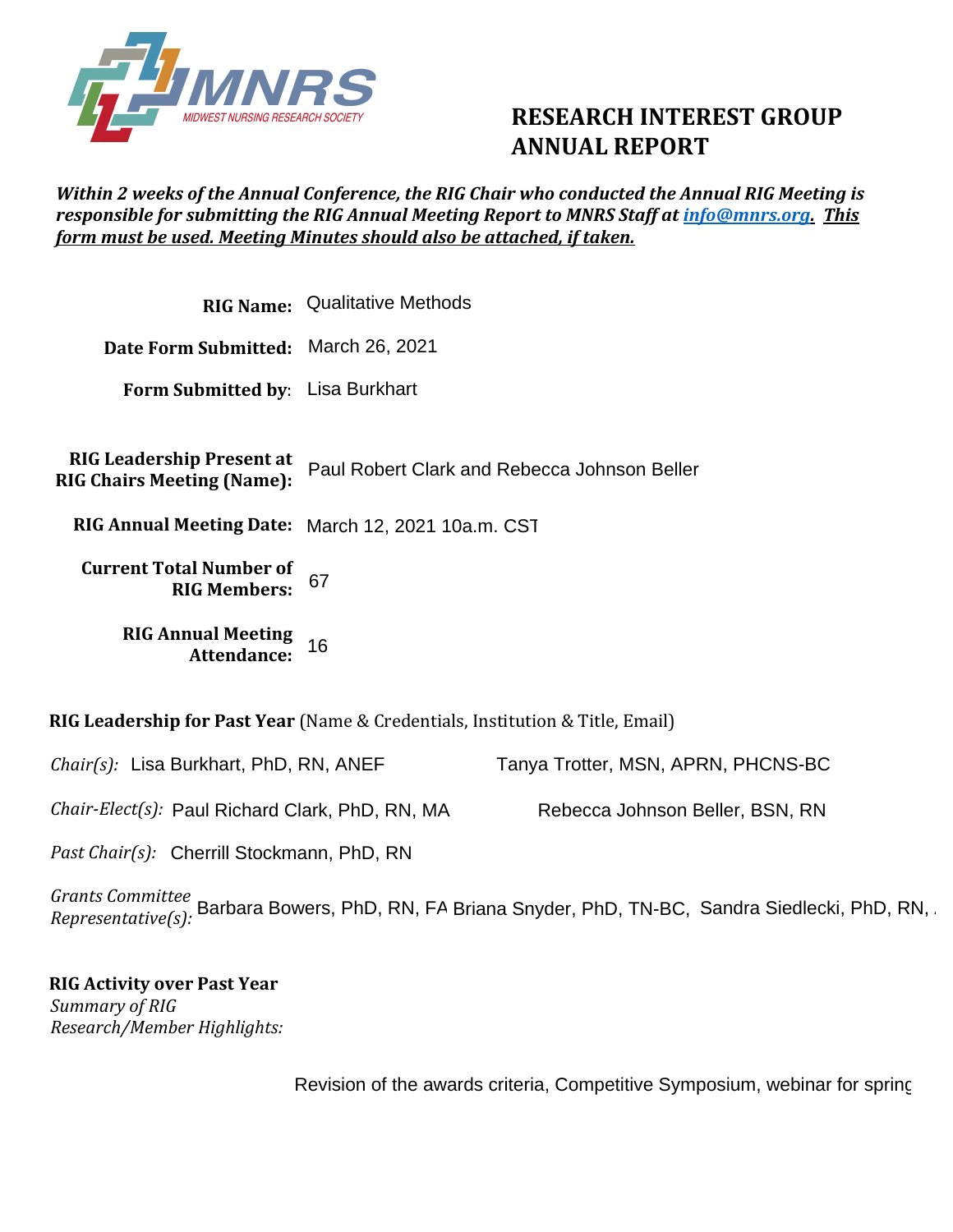*Summary of Symposium Activities:*  Holding a Competitive Symposium focusing on Innovative Qualitative Methods

*Summary of RIG Award Activities:* 

Dissertation awards: Florine Ndakuya-Fitzgeral, Neethu Arikupurathu

*Summary of Additional RIG Activities, as applicable:*

Held 3 networking sessions during the Annual meeting. Chair and chair-elect

## **MNRS Charges of the Strategic Plan**

*How does this RIG support Research & Implementation? (i.e. symposia, newsletters:*

*How does the RIG support a diverse membership (i.e. DNP, students, other new members, retainment, practice partners)?:* The Qualitative Methods RIG submitted a Competitive Symposium for<br>Our membership includes practice and academic faculty. Our leadersl<br>We have highlighted the work of our members on our RIG website and

*How has your RIG worked to increase RIG membership and communications? (newsletter, website, communication reps, Groupsite and Listserv):*

*How are your supporting the MNRS goal of member engagement? (ex. Awards, symposia, mentoring, involvement, Groupsite activity/discussions/media/file sharing):* We have revised our awards criteria to promote multiple opportunities

| <b>Planned RIG Leadership for Upcoming Year</b> (Name & Credentials, Institution & Title, Email) |                        |  |  |  |  |  |  |
|--------------------------------------------------------------------------------------------------|------------------------|--|--|--|--|--|--|
| Chair(s): Paul Richard Clark                                                                     | Rebecca Johnson Beller |  |  |  |  |  |  |
| Chair-Elect(s): Florine Ndakuya-Fitzgeral                                                        | Emma Schlegel          |  |  |  |  |  |  |
| Past Chair(s): Lisa Burkhart                                                                     | <b>Tanya Trotter</b>   |  |  |  |  |  |  |